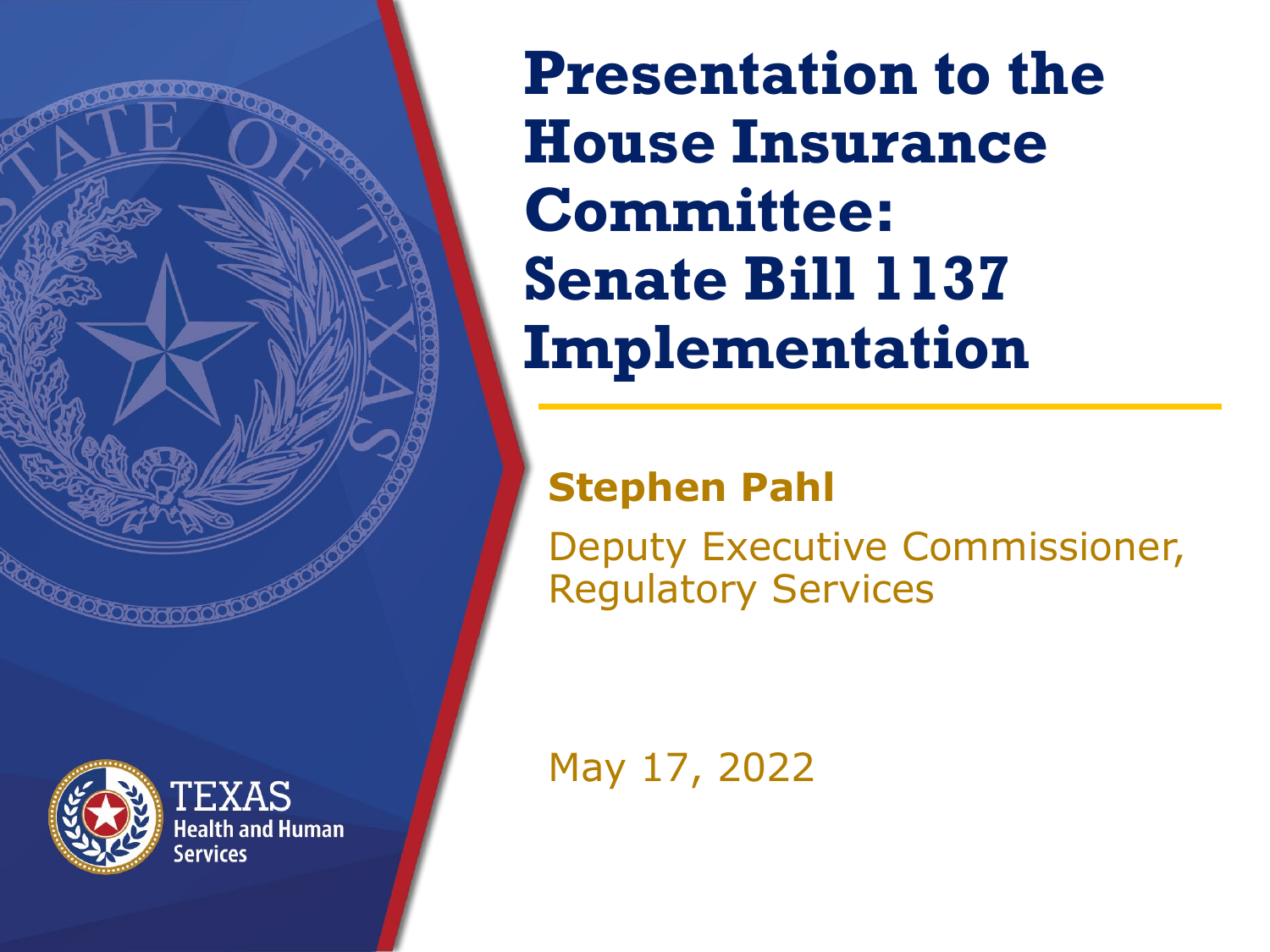# **Senate Bill 1137**



Senate Bill (SB) 1137 added Health and Safety Code (HSC) Chapter 327, which requires a hospital licensed under HSC Chapter 241 to prominently display a list or dedicated link to a list of all standard charges for hospital items and shoppable services on the home page of the hospital's website.

SB 1137 took effect on September 1, 2021.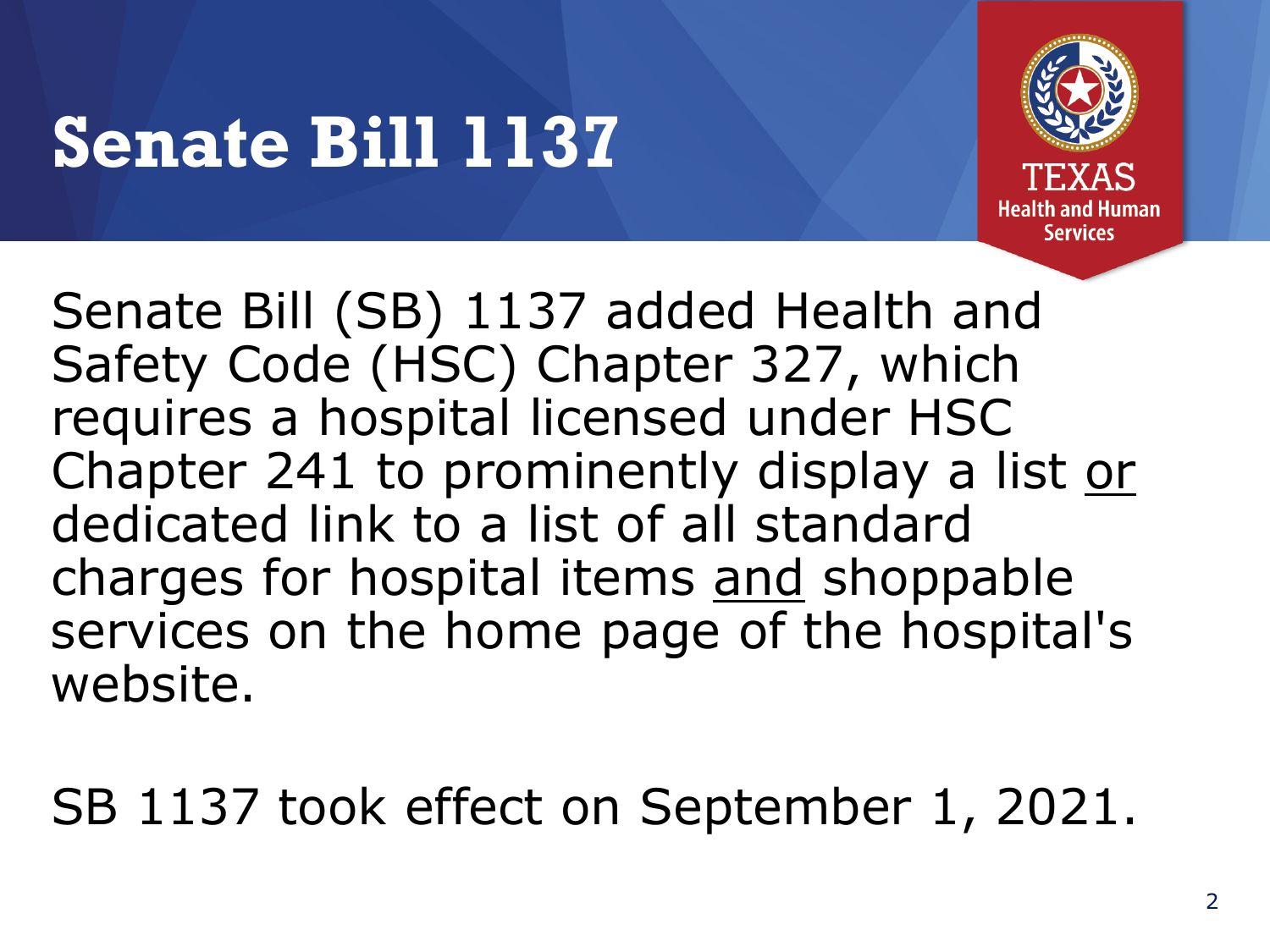

### **SB 1137: Standard Charges**

**SB 1137 requires general and special hospitals to maintain a list of standard charges, also known as a chargemaster, that includes all facility items or services maintained by a facility for which the facility has established a charge. The list must:**

- $\triangleright$  Reflect the standard charges applicable to that location of the facility, regardless of whether the facility operates in more than one location or operates under the same license as another facility;
- $\triangleright$  Include applicable charges for services provided in both an inpatient and outpatient settings;
- $\triangleright$  Be free of charge, publicly accessible, and searchable; and
- $\triangleright$  Be updated annually.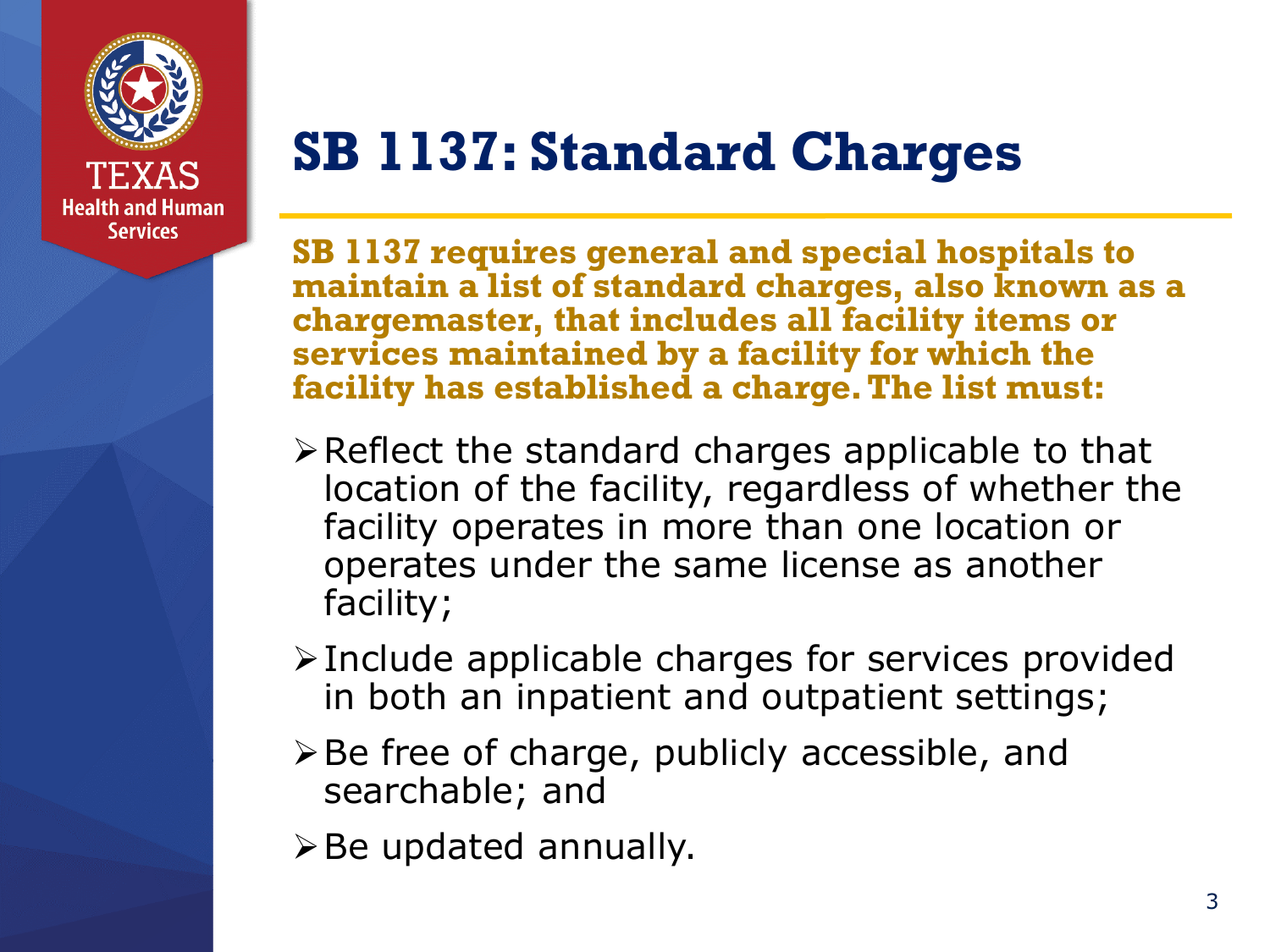

**Services** 

### **SB 1137: Shoppable Services**

**SB 1137 requires hospitals to make publicly available a consumer-friendly list of shoppable services, which are services provided by the hospital that a consumer can schedule in advance. The list must:**

- $\triangleright$  Have a plain language description of the service, the applicable charges, and billing codes;
- $\triangleright$  Include at least 300 shoppable services, which must include the 70 services specified as shoppable services by the Centers for Medicare and Medicaid Service (CMS);
- $\triangleright$  Prioritize the selection of services that are among the services most frequently provided;
- $\triangleright$  State each location at which the facility provides the shoppable service and whether the standard charges included in the list apply at that location; and
- $\triangleright$  Be free of charge, publicly accessible and searchable by service description, billing code, and payor.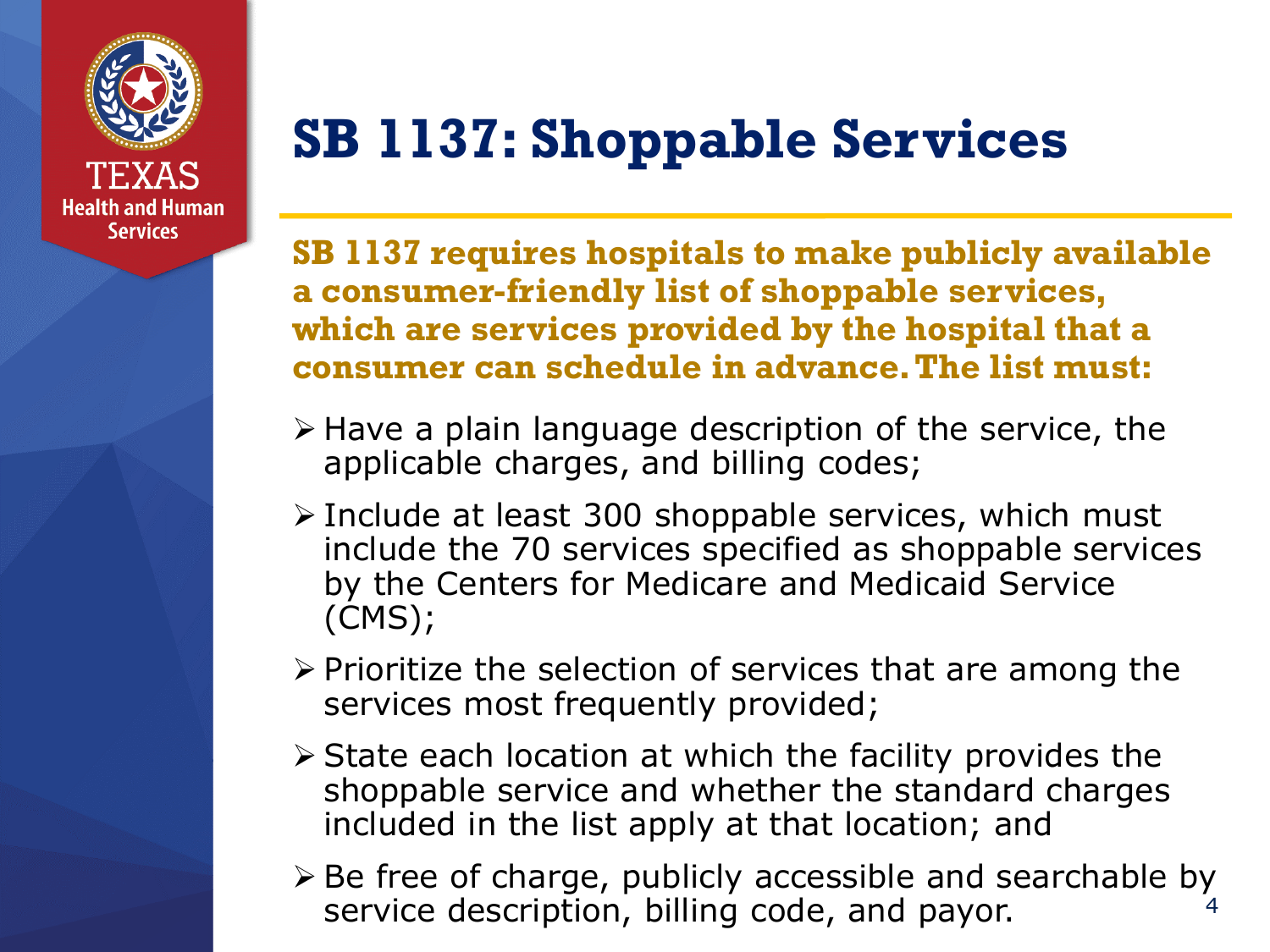

### **SB 1137: Price Estimator**

**In lieu of providing a list of shoppable services, a facility may create an Internet-based price estimator that:**

- $\triangleright$  Provides a cost estimate for each shoppable service;
- $\triangleright$  Allows a person to obtain an estimate of the amount the person will be obligated to pay the facility if the person elects to use that facility to provide the service;
- $\triangleright$  Is prominently displayed on their website, publicly accessible, and free of charge; and
- $\triangleright$  Is accessible without having to register or establish a user account or password.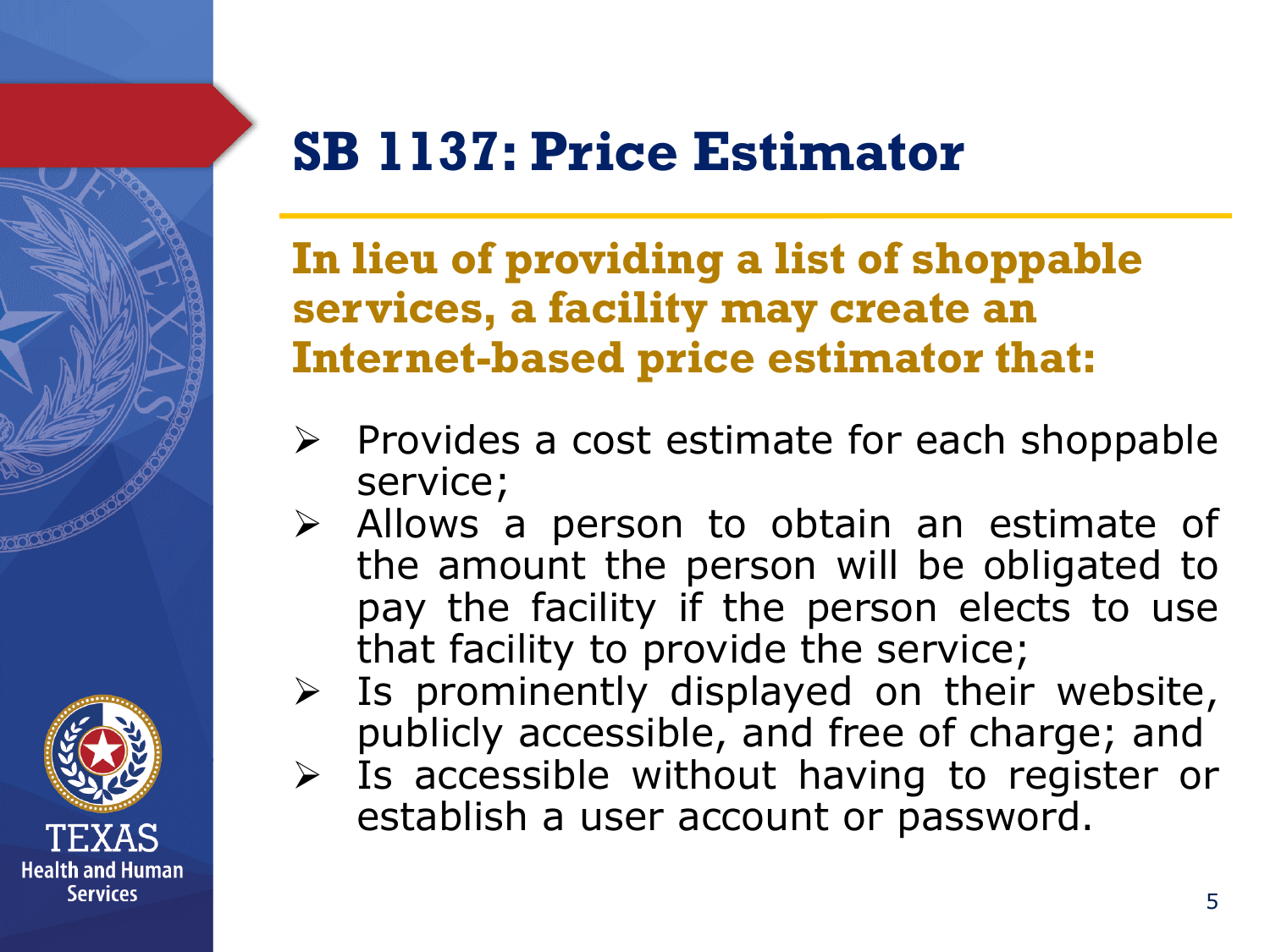

### **SB 1137: Evaluating Compliance**

### **The Health and Human Services Commission (HHSC) evaluates hospital compliance of SB 1137 by:**

- $\triangleright$  Investigating complaints made to HHSC regarding noncompliance;
- $\triangleright$  Auditing the Internet websites of facilities for compliance with this chapter; and
- $\triangleright$  Confirming that each facility submitted the required lists.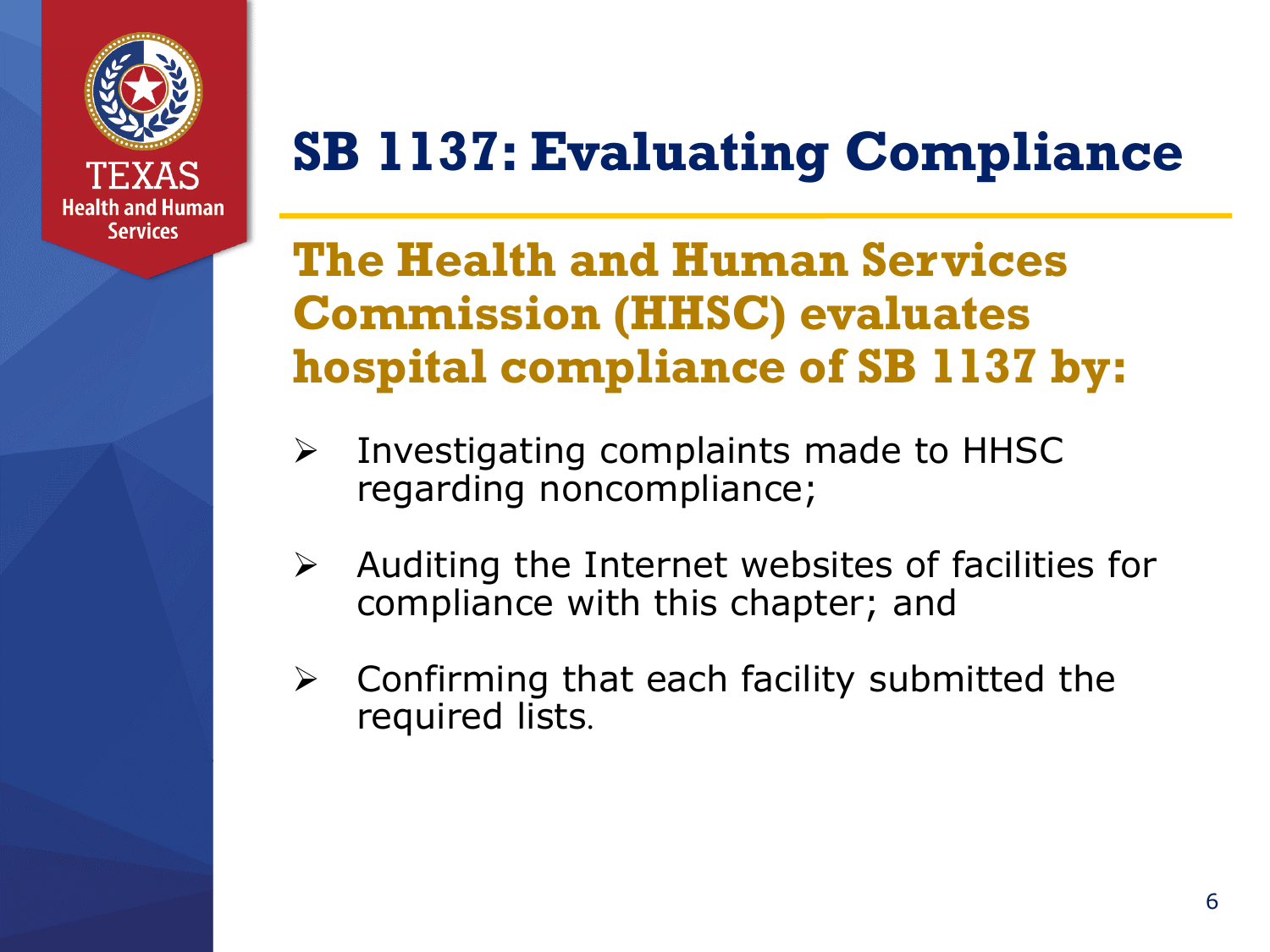

### **SB 1137: Technical Assistance**

- $\triangleright$  HHSC has posted a complete list of SB 1137 requirements on the HHSC public website.
- $\triangleright$  HHSC has also created a mailbox where hospitals can send questions about SB 1137 requirements: Hospital\_Price\_Transparency@hhs.texas.gov.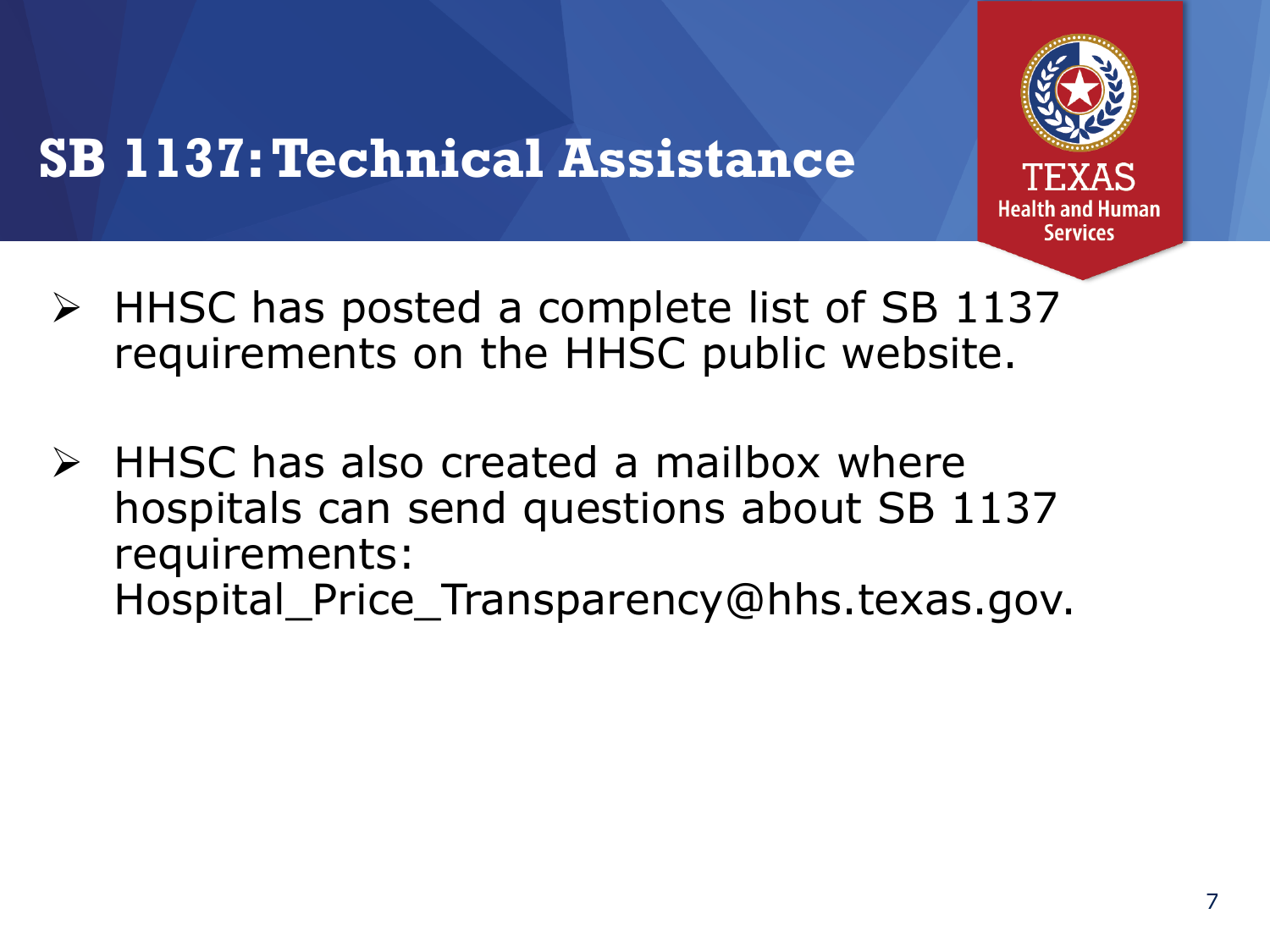### **SB 1137: Compliance as of April 21, 2022**



- $\triangleright$  There are 648 licensed hospitals that are required to comply with SB 1137.
- HHSC has received a total of 79 hospital submissions and all were in partial noncompliance.
- 569 hospitals did not submit information to HHSC and are considered fully noncompliant.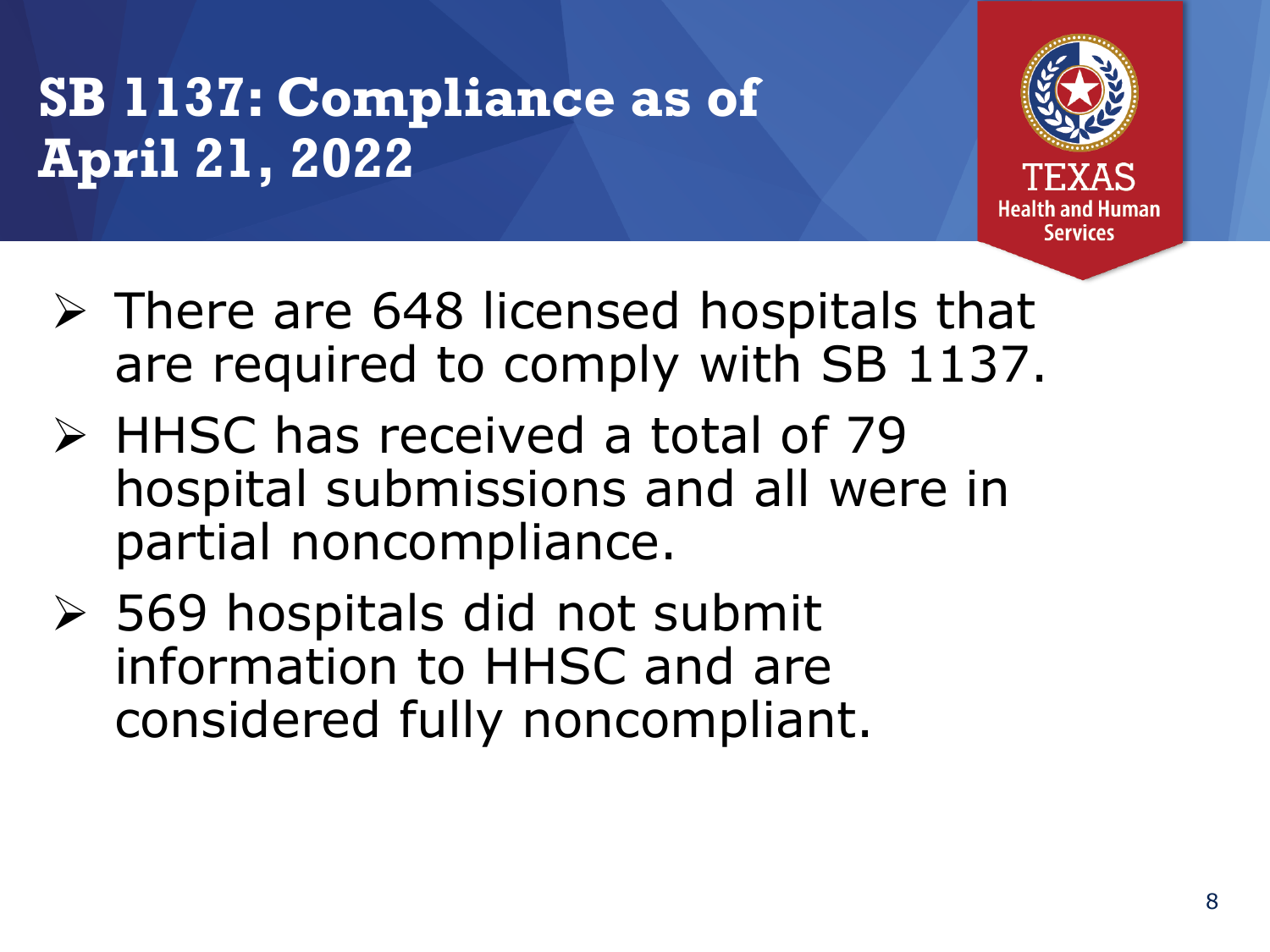## **SB 1137: Noncompliance Trends**

| <b>Most Common Noncompliant Items</b>                                                                                                                                                                                           | <b>Percent</b><br>of total |
|---------------------------------------------------------------------------------------------------------------------------------------------------------------------------------------------------------------------------------|----------------------------|
| Displayed in a prominent location on or linked from the publicly accessible facility<br>homepage (for the Standard List of Charges)<br>HSC §327.003(e)                                                                          | 57%                        |
| De-identified maximum negotiated charge (for the Standard List of Charges)<br>HSC §327.003(c)(2)(C)                                                                                                                             | 47%                        |
| De-identified minimum negotiated charge (for the Standard List of Charges)<br>HSC §327.003(c)(2)(B)                                                                                                                             | 47%                        |
| Payor specific negotiated charge (for the Standard List of Charges)<br>HSC §327.003(c)(2)(E)                                                                                                                                    | 47%                        |
| Uses CMS-specified file naming convention (for the Standard List of Charges)<br>HSC §327.003(f)(5)                                                                                                                              | 34%                        |
| Displayed in a prominent location on or linked from the facility homepage<br>(for the Consumer-Friendly List of Shoppable Services)<br>HSC §327.004(e)(1)                                                                       | 33%                        |
| Displayed in a prominent location on or linked from the facility homepage<br>(for the Price Estimator Tool)<br>HSC §327.004(f)(3)(A)                                                                                            | 28%                        |
| Allows a person to obtain an estimate of the amount the person will be obligated to<br>pay the facility if the person elects to use the facility to provide the service<br>(for the Price Estimator Tool)<br>HSC §327.004(f)(2) | 27%                        |

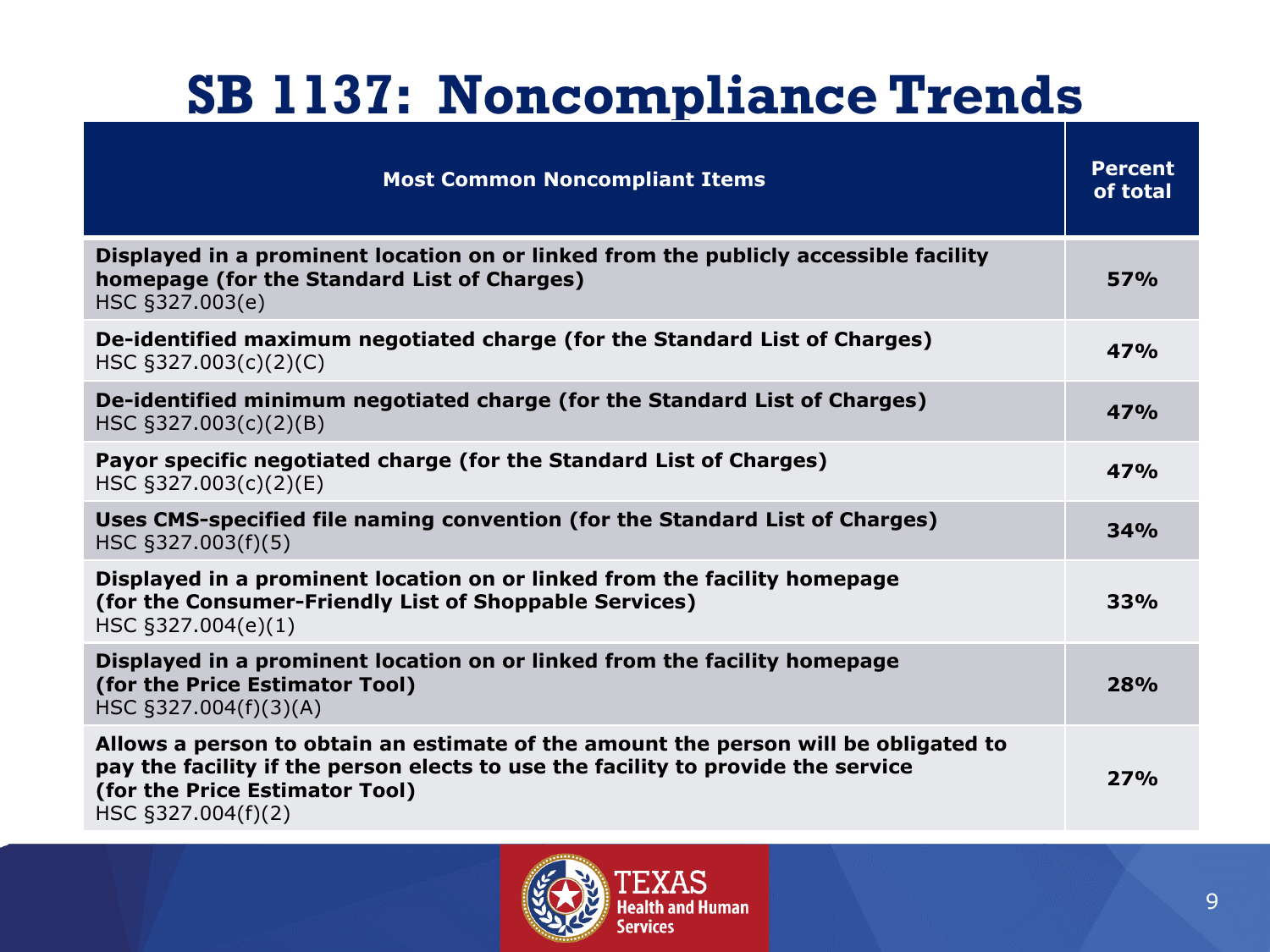

### **SB 1137: Enforcement**

**SB 1137 authorizes HHSC to impose an administrative penalty on a hospital if the facility fails to respond to HHSC's request to submit a corrective action plan or fails to comply with the requirements of a corrective action plan it submitted.** 

- $\triangleright$  Each day a violation continues is considered a separate violation.
- $\triangleright$  Noncompliant hospitals may be subject to other enforcement actions under HSC Chapter 241 and Chapter 327.